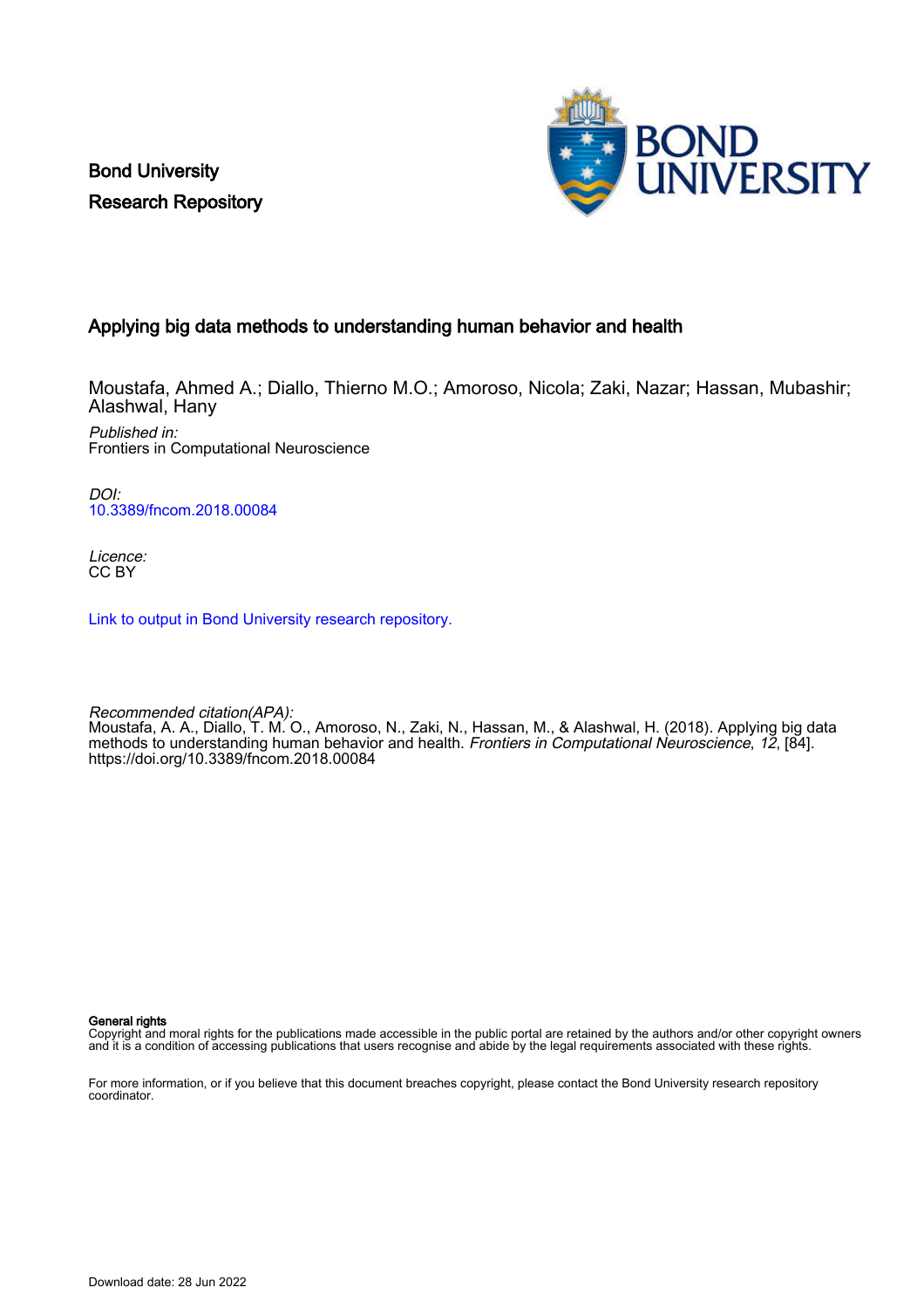



# Applying Big Data Methods to [Understanding Human Behavior and](https://www.frontiersin.org/articles/10.3389/fncom.2018.00084/full) Health

[Ahmed A. Moustafa](http://loop.frontiersin.org/people/15417/overview)<sup>1,2</sup>, Thierno M. O. Diallo<sup>1</sup>, Nicola Amoroso<sup>3,4</sup>, Nazar Zaki<sup>5</sup>, Mubashir Hassan $^6$  and [Hany Alashwal](http://loop.frontiersin.org/people/594020/overview) $^{5\star}$ 

<sup>1</sup> School of Social Sciences and Psychology, MARCS Institute for Brain and Behaviour, Western Sydney University, Sydney, NSW, Australia, <sup>2</sup> Department of Social Sciences, College of Arts and Sciences, Qatar University, Doha, Qatar, <sup>3</sup> Dipartimento Interateneo di Fisica "M. Merlin," Università degli Studi di Bari "A. Moro," Bari, Italy, <sup>4</sup> Istituto Nazionale di Fisica Nucleare, Sezione di Bari, Bari, Italy, <sup>5</sup> College of Information Technology, United Arab Emirates University, Al-Ain, United Arab Emirates, <sup>6</sup> Department of Biological Sciences, College of Natural Sciences, Kongju National University, Gongju, South Korea

Keywords: machine learning, deep learning, psychology, health, human behavior, big data, causality, longitudinal data

## INTRODUCTION

While many fields have benefited greatly from the collection and analysis of big data, some health fields and, to a large extent, psychology are still lagging behind [\(Azmak et al., 2015\)](#page-4-0). Azmak et al. [\(2015\)](#page-4-0) have shown an example (e.g., Sloan Digital Sky) on how the collection of large datasets has aided researchers to solve difficult problems in astronomy that were not possible in the past. Interestingly, the slow process of applying big data to psychology mirrors the history of development of sciences, as astronomy and other sciences are much older than experimental psychology (which emerged in the nineteenth century). This is related to the fact that while many sciences are data-driven, psychology, to a large degree, is hypothesis-driven (see below discussion on these points).

#### **OPEN ACCESS**

#### Edited by:

Carlo Laing, Massey University, New Zealand

#### Reviewed by:

Xiaofeng Zhu, Massey University Business School, New Zealand

#### \*Correspondence:

Hany Alashwal [halashwal@uaeu.ac.ae](mailto:halashwal@uaeu.ac.ae)

Received: 26 July 2018 Accepted: 18 September 2018 Published: 16 October 2018

#### Citation:

Moustafa AA, Diallo TMO, Amoroso N, Zaki N, Hassan M and Alashwal H (2018) Applying Big Data Methods to Understanding Human Behavior and Health. Front. Comput. Neurosci. 12:84. doi: [10.3389/fncom.2018.00084](https://doi.org/10.3389/fncom.2018.00084)

#### WHY BIG DATA METHODS HAVE BEEN RARELY APPLIED TO PSYCHOLOGY?

There are several reasons why psychology researchers rarely collect large datasets, and if we do, may not use big data methods for analyses. As pointed out by [Cheung and Jak \(2016\)](#page-4-1), big data analysis is not considered a core topic in behavioral sciences. Another factor is most psychology research is theory- rather than data-drive [\(Qiu et al., 2018\)](#page-4-2). Accordingly, most psychology researchers often collect data using a small number of variables to test their theory. Psychology students are often encouraged to have a hypothesis underlying their new experiments. However, there are often many theories that explain a certain behavioral phenomenon, and a theory-driven approach can rarely find best theories. Accordingly, here we argue that it is good to let the data speak for themselves, that is, to take a data-driven approach. However, this requires the collection of large datasets and conducting big data analyses.

Historically and up till recently, most psychological studies collect data using small number of variables (usually under 10) (for discussion see [Cheung and Jak, 2016\)](#page-4-1). There are, however, some exceptions including the World Values Survey, Math Garden, Kavli Human Project [\(Azmak et al.,](#page-4-0) [2015\)](#page-4-0), as well as few recent studies [\(Kern et al., 2014;](#page-4-3) [Youyou et al., 2015\)](#page-4-4). Most of these studies often analyze big data collected from social media websites, such as Facebook and Twitter. However, even with big datasets, most psychology researchers still divide the data into smaller parts for more standard statistical analyses. This is in contrast to neural (e.g., neuroimaging, EEG, and single-cell recording) that often include 100s of variables.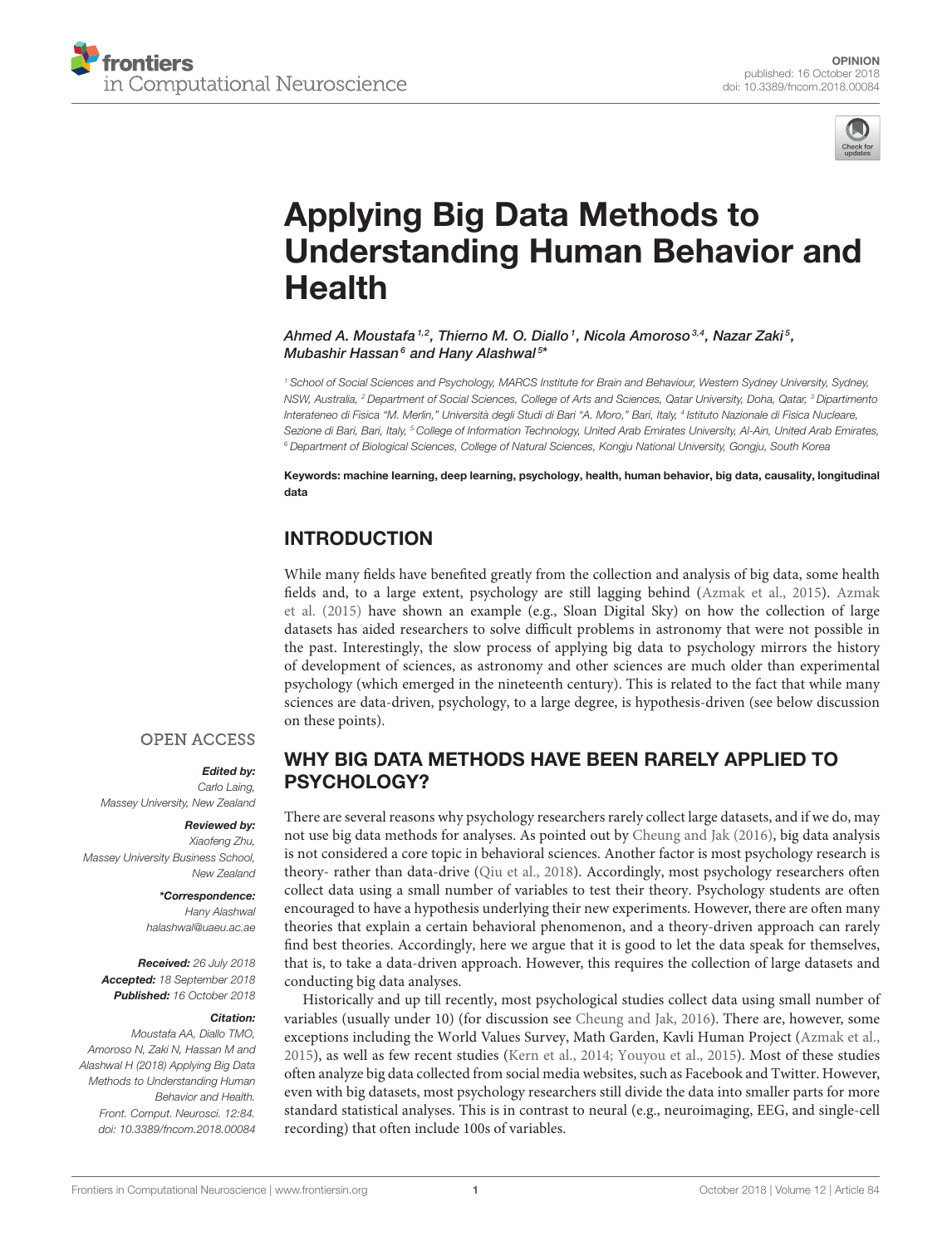Further, many of the variables in psychological studies are categorical, such as male/female, lives in Urban vs. rural area, patient or control, Young vs. older, and so on. It is possible that the nature of such data have discouraged researchers from conducting complex analytical tools, as most existing deep learning and big data methods often deal with continuous variables. However, some recent efforts have shown that deep learning methods can also be applied to categorical variables. For example, [Zhang et al. \(2016\)](#page-4-5) have used several DNNs, including Factorization Machine, supported Neural Network (FNN), and Restricted Boltzmann Machine to understand online advertisement, specifically to predict user responses in a website. While this domain is different from medical and behavioral fields, the data they have used also include categorical variables. Most of these DNNs represent categorical variables as a set of binary values. We argue that these algorithms can be applied to solve complex psychology and health problems.

#### WHY DO WE NEED BIG DATA ANALYSIS IN PSYCHOLOGY?

It is important to note human behavior and health issues are quite complex. For example, Alzheimer's disease, which is the most common neurodegenerative disease in old age (Ballard et al., [2011;](#page-4-6) [Geldmacher, 2012\)](#page-4-7), is associated with several genetic, nutritional, cognitive, and neural changes that amount to 100s of variables. Standard statistical methods as used in most empirical studies are ill-equipped to diagnose and understand AD. Big data methods will allow us to select the most important features that differentiate AD patients from healthy individuals, as this will allow clinicians and neurologists to only test these variables in clinical practice.

As human behavior is extremely complex, it is no surprise that many existing findings in the field of psychology and medicine are conflicting. This is perhaps due to the existence of several factors affecting human behavior as well as the simplicity of theories used to explain human behavior (which is due to theorydriven approach in the field, as we discussed above). However, most psychological experiments mostly focus on measuring 2– 7 variables. Most standard statistical methods cannot handle datasets with a large number of variables. Further, many of the small datasets cannot answer questions about causality. To do so, researchers often needs to collect longitudinal and big datasets. Below, we describe how machine learning methods, such as clustering and deep learning, can be applied to big datasets to solve complex psychology problems (see **[Figure 1](#page-3-0)**).

## THE APPLICATION OF CLUSTERING METHODS IN PSYCHOLOGY

Clustering is the process of partitioning a set of individuals (or objects) into subgroups. Accordingly, a cluster is a collection of data points that are similar to one another and dissimilar to data points in other clusters [\(Escudero et al., 2011\)](#page-4-8). Clustering methods seek to segment the entire dataset into relatively homogeneous subgroups or clusters, where the similarity of data points within the cluster is maximized, and the similarity to data points outside this cluster is minimized [\(Larose, 2005\)](#page-4-9). The clustering problem is defined as follows: Given a set of points in the multidimensional space, find a partition of the points into clusters so that the points within each cluster are similar to one another. Traditional clustering describes clusters using measures of similarity, such as Euclidian distance, and considers data points belonging to one and only one cluster at the time.

However, one type of clustering method known as fuzzy clustering, allows data points to belong to several clusters at the same time but with different membership degrees [\(Ahmadi et al.,](#page-4-10) [2018\)](#page-4-10). Fuzzy clustering has many applications to health sciences, as some individuals may or may not be diagnosed with a certain disorder, depending on different conditions.

Many psychological studies often start with dividing participants into some clusters. For example, many psychology studies divide participants into patient or control, urban or rural, and so on. However, clustering methods allow us to cluster data based on similarities among members/elements. In doing so, clustering methods can divide data into several clusters, and not necessarily 2 only. For example, instead of human tendency to divide participants into patient or control, clustering algorithms can subgroup these participants into 2, 3 or more clusters, perhaps pointing to several subgroups of patients. It is also possible that the rural/urban data involve several clusters, as urban people may be subdivided into several subclusters. By using clustering methods, we may be able to find more important relationships among participants than often assumed a priori. In one recent study, [Crouse et al. \(2018\)](#page-4-11) used a clustering method, known as Hierarchical Agglomerate, to subtype psychosis-prone individuals. Unlike standard clustering algorithms, this approach assumes each element has its own cluster and then clusters are merged based on similarity in a hierarchical manner. Results show that there are three clusters, which differ in IQ and social functioning. Future research should use similar methods to subtype participants instead of using a priori (assumed) taxonomy.

## THE APPLICATION OF DEEP LEARNING METHODS IN PSYCHOLOGY

Deep neural networks (DNNs) are commonly used to classify data in different fields [\(LeCun et al., 2015;](#page-4-12) [Amoroso et al., 2018;](#page-4-13) [Wang et al., 2018\)](#page-4-14). DNNs are non-linear methods that allow the learning of complex patterns among features, thus providing a complex non-linear classification of input data [\(Graepel et al.,](#page-4-15) [2010\)](#page-4-15). With more hidden layers in the network, the data becomes more easily separable due to non-linear transformations along different layers of the network [\(Plis et al., 2014\)](#page-4-16). Thus, DNNs are able to utilize different feature combinations and thus could potentially improve classification of complex datasets. This has several benefits over linear classification models that often ignore complex interactions among features. In recent years, DNNs have gained great importance, especially because they better manage raw data than classical machine learning algorithms, thus they do not require a strong effort by human experts to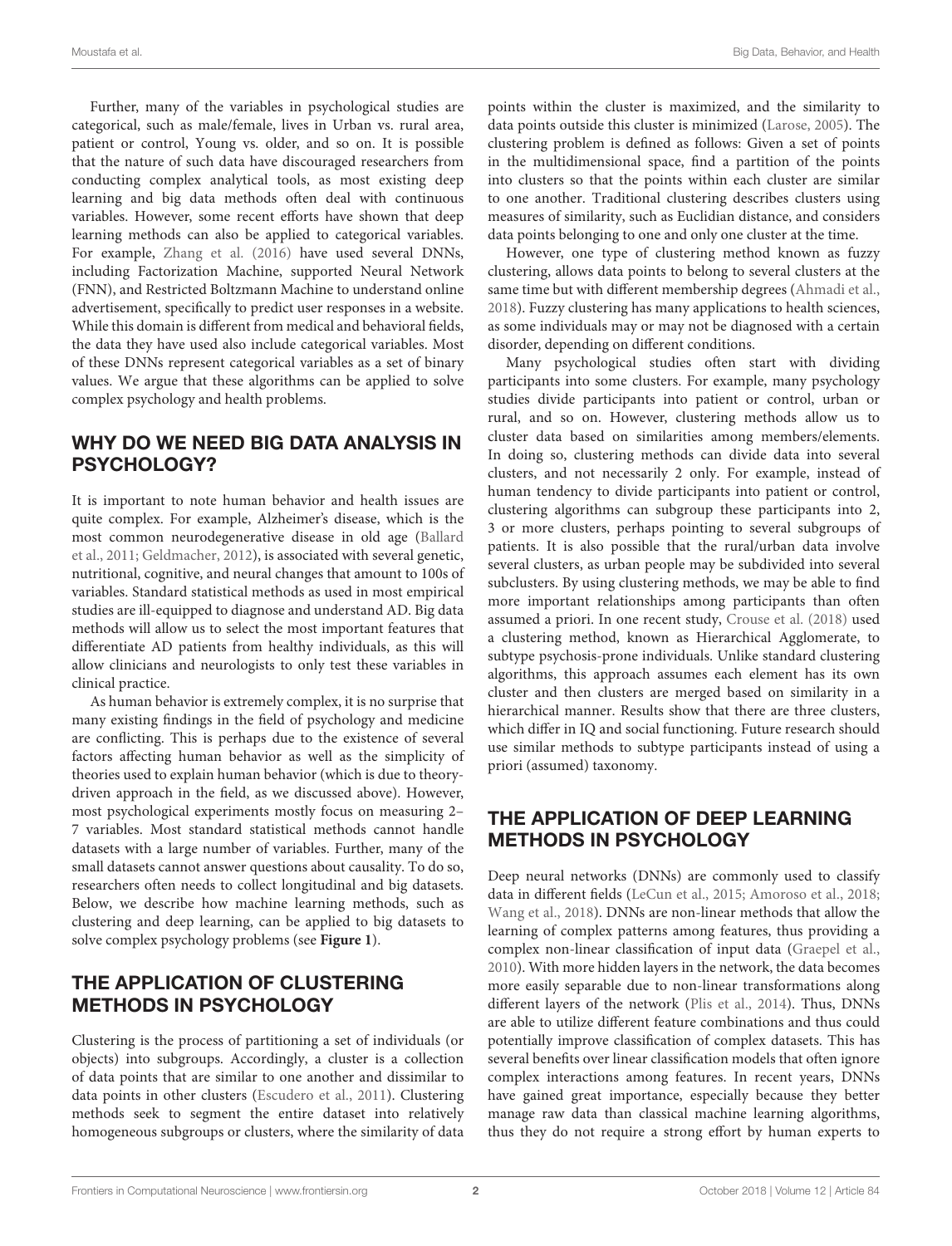

<span id="page-3-0"></span>denote which variables should be considered and which not on order to detect significant patterns within the data. Besides, the availability of huge computational resources (thanks to cloud technology) allows an intensive use of deep learning algorithms. Importantly, DNNs can be used to help predict who may develop a certain disorder, which is very important for providing an effective treatment for the patients [\(Choi et al., 2018\)](#page-4-17). DNNs can also be used to predict academic performance of students based on their input data. Importantly deep learning can be used to extract key features underlying category membership (known as feature selection).

#### Feature Extraction

Different machine learning methods, such as the random forest algorithm, allow researchers to find best features/variables to explain differences among two or groups of participants [\(Amoroso et al., 2018\)](#page-4-13). There are several ways to conduct feature selection. For example, one study used weight pruning methods in the Input Layer to find relevant features (Roy et al., [2015\)](#page-4-18). Similarly, [Munsell et al. \(2015\)](#page-4-19) have used the elastic net algorithm to reduce features and network connections. [Nezhad et al. \(2017\)](#page-4-20) also identified the most relevant features underlying the occurrence of hypertension using an autoencoder network. Recently, [Zhang et al. \(2016\)](#page-4-5) have used Discriminant Autoencoder Network with Sparsity Constraint (DANS) to extract most important features that discriminate schizophrenia patients from healthy individuals. They reported some larger weight value in the network for certain features (connectivity of some brain areas, including cortex, basal ganglia, and cerebellum) best differentiate between the two populations.

In contrast, in standard psychology studies, usually experimental scientists test differences usually between one or two variables. As an example, a standard psychology study may investigate differences in quality of life, depression, stress, and so on in urban vs., rural participants. The study will then investigate if each of these variables or perhaps an interaction among two (or more) of them is significantly different. Multivariate classification methods allow the researcher to unveil strategic roles played by a set of variables, weak if considered on their own and which therefore could be disregarded. However, deep learning methods can test the differences among all variables, which can be in the order of 100s. In one recent study, [Guo et al. \(2015\)](#page-4-21) used deep learning methods to find factors underlying academic performance of students. The networks included background, school-related, past study performance, and personal data, among other variables. The network was able to find a subset of these variables that predict academic performance (network output). Accordingly, psychology researchers can benefit from these findings by focusing on improving scores on variables related to better academic performance. Similarly, selecting key features has clinical importance, as it helps provide neurologists and clinicians with most important features that classify the sample (e.g., patient vs. healthy individual). Based on feature selection algorithms, neurologists can then only focus on collecting and measuring data related to these features in future diagnostic work.

## **CONCLUSIONS**

We here argue that the more data we collect, the better our understanding of human behavior will be. Instead of relying on theory-driven methods as often the case in psychology studies, big data approaches can drive discovery and let new "theories" arise directly from data. In addition, big data methods can provide unexpected results on subtypes of participants as well as better understand the nature of human behavior.

## AUTHOR CONTRIBUTIONS

All authors listed have made a substantial, direct and intellectual contribution to the work, and approved it for publication.